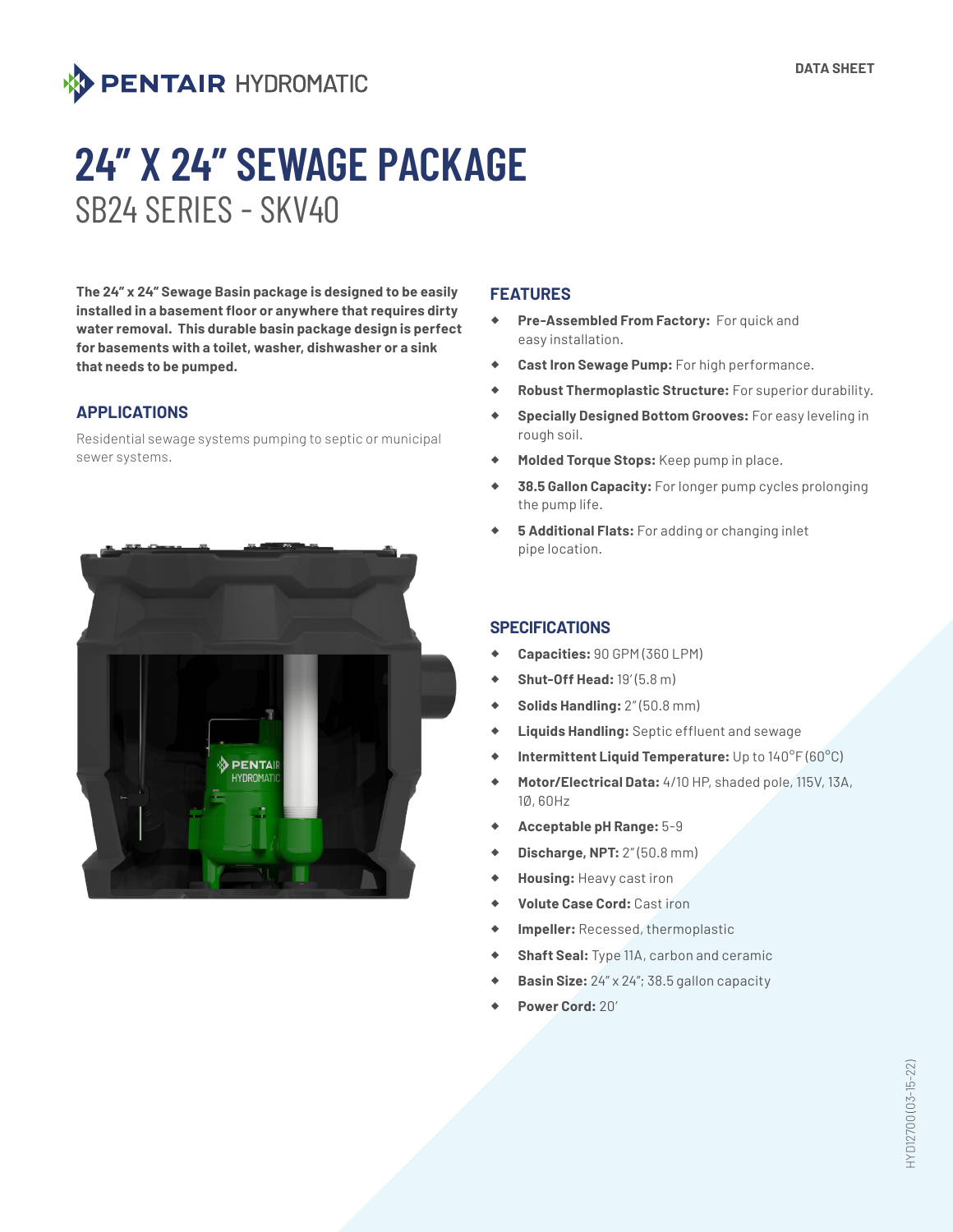# **HYDROMATIC** SEWAGE BASIN PACKAGE

#### **DIMENSIONAL DATA**

Measurements shown in inches (mm).







| <b>WIDE ANGLE SWITCH</b> |  |  |  |  |  |  |  |  |
|--------------------------|--|--|--|--|--|--|--|--|
| $On = 12 - 1/2"$         |  |  |  |  |  |  |  |  |
| $0$ ff = 6-1/2"          |  |  |  |  |  |  |  |  |
|                          |  |  |  |  |  |  |  |  |